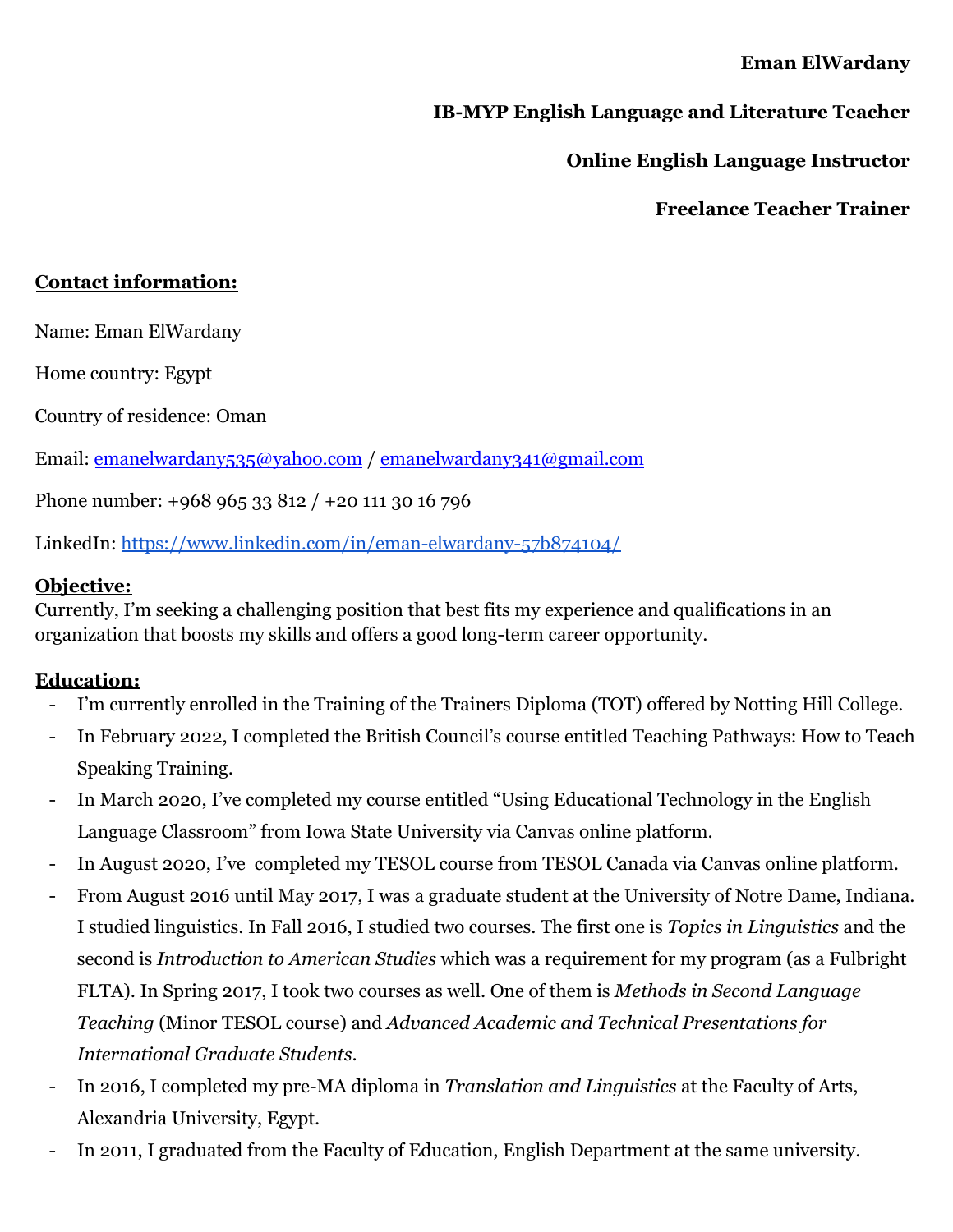### **Academic Positions:**

- Since June 2021 till present, I've been working as an Online English Instructor for kids and adults at *Tyro*, Egypt.
- Since July 2021 till present, I've been working as an Online Instructor of Arabic for Non-native Speakers at *Lingua Learn*, UAE.
- Since July till present, I've been working as an Online English Instructor for adults at *GoodDay English*, Slovakia.
- Since September 2017 till present, I have been working as an IB-MYP English Language and Literature Teacher at MySchool International, Muscat, Oman. I currently teach English Language and Literature and I'm responsible for grades 10, 11 and 12. Previously I was responsible for MYP (years 6, 7, 8 and 10). As a member of the English Department at the school, I am responsible for the teaching duties including yearly, monthly and daily preparations, creating exams, designing assessments and assigning various activities for students according to levels and their background experiences within the frame of the IB education and the MYP requirements. In addition, I sometimes help parents when they come to school to enroll their kids. I often guide them through the MYP program's general requirements and standards. In addition, I help organize big events and celebrations at the school including the end-of-the-year graduation ceremony and other students activities. Not only that, but since distance learning has started because of the pandemic, I've been using the G Suite for Education to provide assistance to my students whether online or face-to-face classes. I also use other online platforms such as Zoom, Toodle, Padlet, Mentimeter and Canva to create an unforgettable learning experience.
- During the academic year 2016-17, I worked as a Fulbright Foreign Language Teaching Assistant (FLTA) at the prestigious University of Notre Dame, IN, USA. I worked at the Center for the Study of Languages and Cultures (CSLC). Since receiving that position, I was engaged in several things on campus. First, since I am a native speaker of Arabic, I was responsible for teaching Arabic 201, an intermediate-level course (Spring 2017). I also worked as a Teaching Assistant (TA) to help teach Arabic 102 and Arabic 101 courses. Secondly, I did peer tutoring where I answered students' questions about the language and helped those who struggled with any aspect of it. Not only that, but part of my duties was to share my culture with the American students. Therefore, I was responsible for the Arabic Language Table which used to meet once a week. Students came either to learn more about the Arab world, and specifically about Egypt, or to practice speaking with a native speaker of the language. In addition, I organized several events for cultural purposes to raise awareness about my culture and to help students understand the language and practice it.
- In summer 2015, I worked as a part-time teacher at I Can Read Academy. I taught English to kids between eight and fourteen years old. My work was mainly based on enhancing the students' speaking and listening skills.
- In summer 2015, I worked as a part-time teacher at the Arab Academy for Science, Technology and Maritime Transport. I taught English to kids between six and ten years old.
- In summer 2015, I was responsible for the summer school at Alexandria Language Schools. I was more concerned about teaching speaking and listening through role-play and craft-making.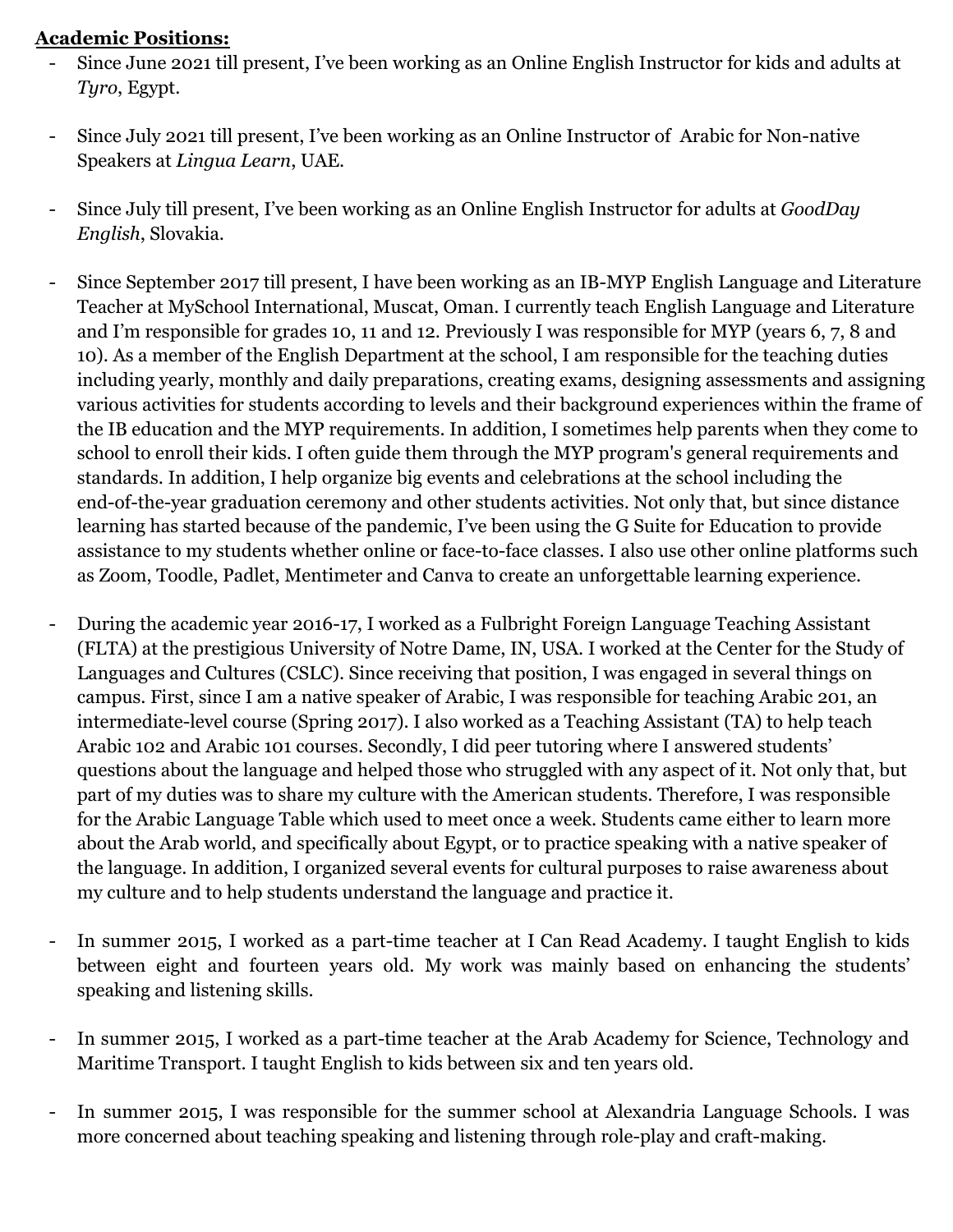- In summer 2015, I taught TOEFL iBT for a small group of students at New Horizons Institute, Alexandria, Egypt.
- From Fall 2014 until Spring 2016, I worked at Alexandria Language School, Mandara Branch in Alexandria, Egypt as an English teacher. I taught grades 2 and 3. I represented the school in a conference about new teaching methods and newly-published textbooks. In addition, I helped organize special events and graduation ceremonies held at school.
- From Fall 2012 until Spring 2014, I worked at Leaders Language School in Alexandria, Egypt as an English Teacher. I taught grade 3 then I got promoted and taught grade 9. While teaching grade 3, I tried to enhance the students' listening skills by using a listening textbook entitled "Listening Time 2." which was something new to add to school at that time.
- From Fall 2011 until Spring 2012, I worked at Baraem Taibah Azharian Language School, Alexandria, Egypt as an English teacher. I taught grade 3. I was also responsible for organizing the school's final graduation ceremony.
- During the academic year 2010-11, I attended a teaching training course at Al-Raml Secondary School for Girls as a graduation requirement. I was responsible for teaching English once a week. It was a graduation requirement.
- During the academic year 2009-10, I attended a teaching training course at Al-Raml Preparatory School for Girls. I was responsible for teaching English once a week. It was a graduation requirement.

### **Grants, Fellowships and Recommendations:**

- In summer 2016, I received the Fulbright scholarship for the Foreign Language Teaching Assistant (FLTA) Program at the University of Notre Dame, Indiana, USA.
- In January 2022, I was recommended by the Ministry of Education's office in Muscat, Oman to participate in the correction committee of the Higher Diploma.

### **Presentations:**

- In March 2022, I gave an online training session for English teachers about developing communication skills in English. The workshop was sponsored by Ubuntu Empowerment Global and it was open for teachers and interested individuals globally.
- Since May 2021 till present, I've volunteered to give several sessions online for students about various topics including using technology in the classroom, TOEFL preparation, and free speaking classes. I've been helping teachers of other subjects to improve their English and I've been helping them prepare their classes.
- In December 2020, I gave a presentation entitled "Subject-Group Objectives and Summative Assessment in the IB" at MySchool International.
- In August 2020, I gave a presentation entitled "Language and Learning in the IB programmes" at MySchool International.
- In March 2020, I gave an online session about implementing the G Suite for Education in the online classroom. (After Covid-19)
- During the academic years 2018 and 2019, I've given several training sessions at school on the topic of "Presentation Skills" at MySchool International for both new teachers and students.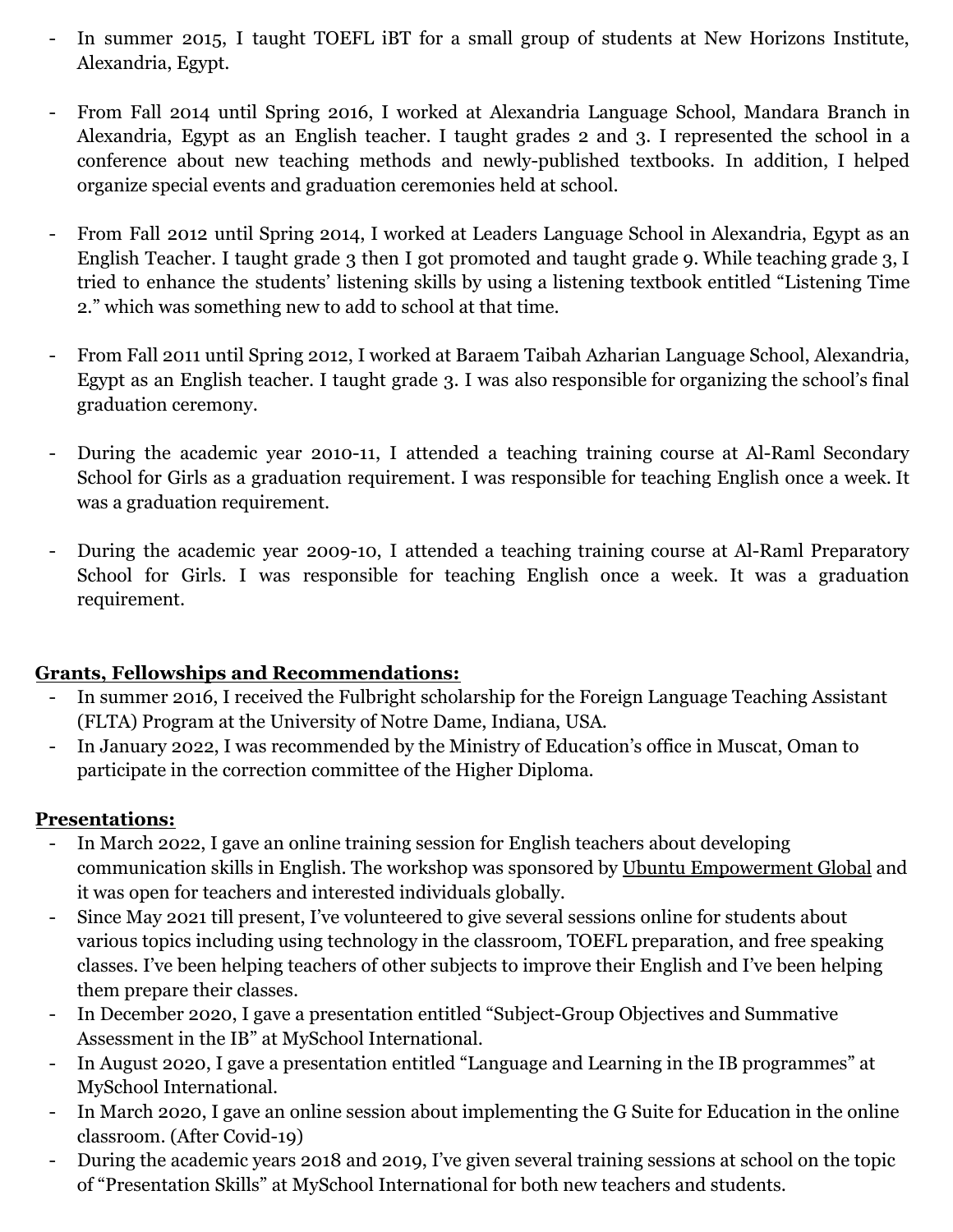In December 2016, during the annual Fulbright Conference in Washington D.C., I gave a presentation about my experience as an international student and as an FLTA.

# **Courses, Talks and Lectures attended:**

- In January 2021, I received my certificate as a Google Certified Educator.
- In December 2020, I attended the Positive Discipline Special Day by ETCLC. (series of online sessions)
- In January 2020, I attended the face-to-face course about IB MYP education. The course is entitled "Developing the MYP" at MySchool, Muscat, Oman.
- In March 2020, I have taken several online courses listed as follows:
	- 1. Top Strategies for Teaching Online (studycat.com)
	- 2. Design an Online Course (Hamdan Bin Mohammed Smart University)
	- 3. Be an Online Tutor (Hamdan Bin Mohammed Smart University)
	- 4. Cambridge MENA (Teaching speaking)
- Since September 2017 till present, I have attended several MYP workshops and meetings either at MySchool or on other platforms. I've also attended some teacher development programmes with the IB.
- In Fall 2016 and Spring 2017, I attended ten workshops with the Kaneb Center for Teaching and Learning at the University of Notre Dame. They were centered on the process of teaching and learning. These workshops include:
	- 1. Practice Teaching Opportunities
	- 2. Teaching techniques to save time and increase engagement in large classes.
	- 3. Gathering early students' feedback.
	- 4. We are ND: Creating Inclusive Spaces.
	- 5. Engaging students with active learning strategies.
	- 6. Preparing for the academic job market and interviewing.
	- 7. Teaching with current events.
	- 8. Foundations of teaching.
	- 9. Developing learning goals.
	- 10.Introduction to course design.
- In February 2017, I attended the English for Academic Purposes (EAP) workshop entitled "Academic Job Interviews".
- In December 2016, I attended the Fulbright Mid-Year Conference held at the Capital Hilton Hotel, Washington D.C.
- In November 2016, I attended a talk entitled "Gender in Elections" which is a lecture based on the Presidential Elections in the US.
- In September 2016, I attended the talk entitled "Traversing Latin American Broadlands: Identity, Immigration, Integration and Human Rights" at the Snite Museum at the University of Notre Dame.
- In September 2016, I attended a "Conversation with US Supreme Court Justice Ruth Bader Ginsburgh" in the Joyce Center at the University of Notre Dame.
- In August 2016, I attended the Fulbright FLTA Orientation at the University of Notre Dame.
- In August 2016, I attended the Teaching Assistant (TA) orientation with the Kaneb Center for Teaching and Learning at the University of Notre Dame.
- In August 2016, I attended the International Student Orientation at the University of Notre Dame.
- In July 2016, I attended the Fulbright Arabic Orientation in Istanbul, Turkey. It was a five-day orientation where I learned about teaching and education. I also got the chance to meet Professor Mahmoud Al-Batal and Professor Kristen Brustad, the founders of Al-Kitaab the Arabic Language Program and the writers of Al-Kitaab textbook.